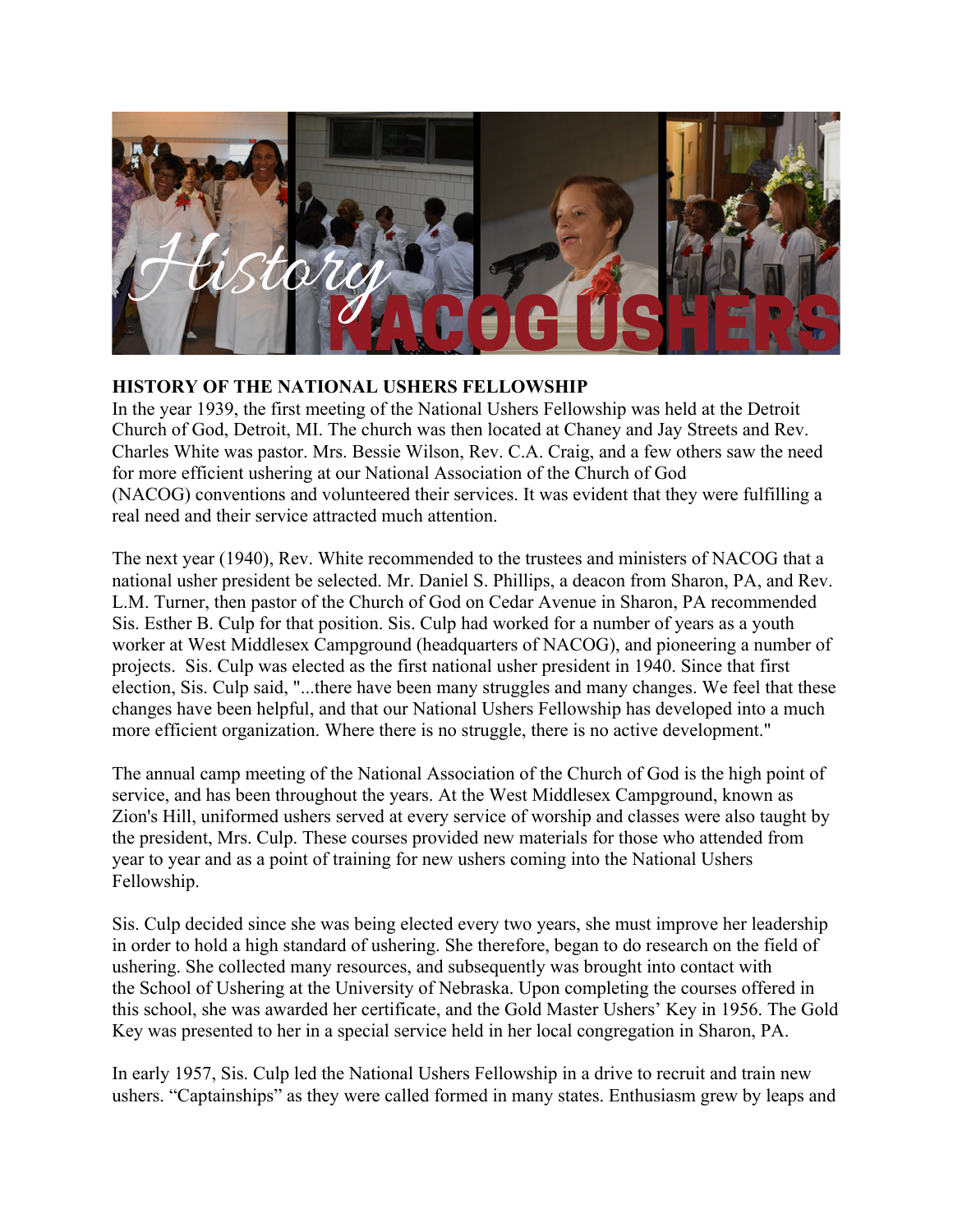bounds, and soon different teams of ushers were being used daily during our national camp meeting every year. The National Ushers Fellowship has witnessed much progress within the National Association of the Church of God (West Middlesex, PA) for that we are truly grateful to God.

Words are inadequate to express the valuable contributions of the late Rev. Gabriel P. Dixon, the then pastor of the Cote Brilliante Avenue Church of God, St. Louis, MO. He was the first teacher of the National Ushers Fellowship. In those formative years his words of wisdom and encouragement were indispensable. Rev. Dixon recommended to the National Ushers Fellowship the late Rev. Raymond S. Jackson, of Detroit, MI, who for years was Chairman of the (NACOG) West Middlesex Ministerial Assembly. His fatherly counsel and sympathetic guidance meant much to the National Ushers Fellowship during difficult years. Sis. Culp, in her kindly way would say of him, "He not only taught us, but he put on his tuxedo and showed us how." The national ushers felt that he was the 'Head Usher'. His untiring efforts and encouragement meant everything to us. With his fatherly care for us, the National Ushers Fellowship made great progress.

It was in 1952 that Sis. Daisy Davis had a vision of a National Ushers Convention and brought it to the attention of Sis. Culp and Rev. A.R. Cochran. It was in 1954 in Sharon, PA that suggestions were first made to have a Spring National Ushers Fellowship Convention. There was such enthusiasm that in 1955, Rev. Cochran, then pastor of the Cedar Avenue Church of God, Cleveland, OH hosted the first annual National Ushers Fellowship Convention. From the beginning, it has been a rich spiritual retreat for all who attend. The 1965 convention held in Columbus, OH marked the tenth consecutive year of the national convention. Each year an annual banquet with program and speaker has been held; there has been the crowning of a "State of States queen", Ushers Workshop, a guided tours; and inspirational worship services that thrill all who attend the annual convention.

Year after year, many churches joined and the ability to bring quality ushers training began to spread across the country through the National Ushers Fellowship. It reached international dimensions when the Angle Street Church of God in Hamilton, Bermuda became a member. Plans were then made to go to Bermuda for the 1966 Annual National Ushers Fellowship Convention.

The National Ushers Fellowship is an integral arm of the work and ministry of the National Association of the Church of God (NACOG). The ushers have made their contribution in both spiritual and financial ways. The national ushers paid for the concrete floor of the Raymond S. Jackson Tabernacle on the NACOG Campground. The ushers also donated monies for the purchase of the folding chairs at the time. The front altar of the tabernacle is always graced with flowers and ferns placed there by the National Ushers Fellowship. Over the years the National Ushers Fellowship have raised and given faithfully to the general work of the National Association of the Church of God.